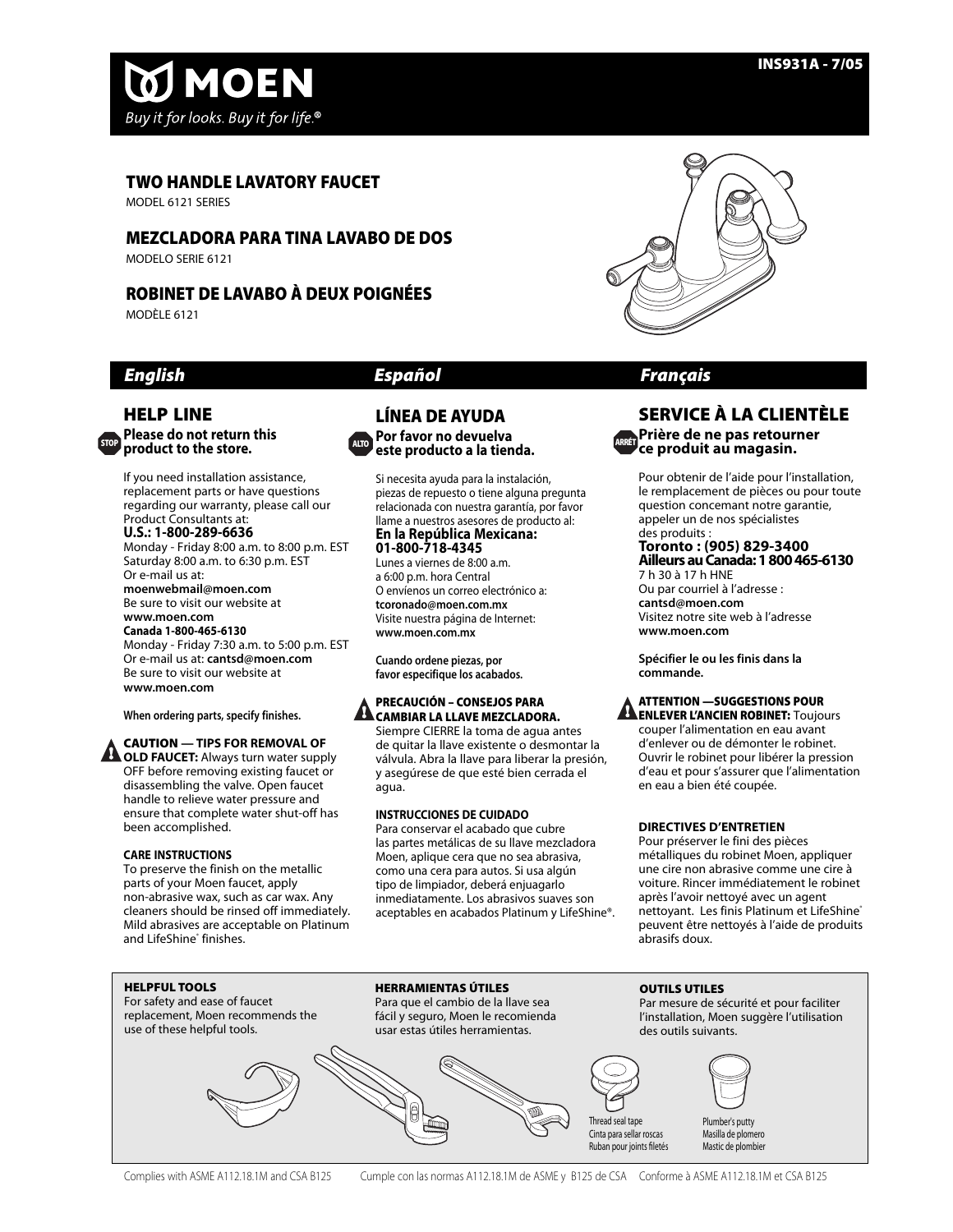





Faucets made of leaded brass alloys may contribute small amounts of lead to water that is allowed to stand in contact with the brass. The amount of lead contributed by any faucet is highest when the faucet is new. The following steps may reduce potential exposure to lead from faucets and other parts of the plumbing system:

- Always run the water for a few seconds Privaty start the water for a few seconds<br>• prior to use for drinking or cooking. Use only cold water for drinking or cooking.
- From the concerned about lead in your water,<br>have your water tested by a certified laboratory in your area.

## **Consumer Information Información al consumidor Renseignements pour**

Las llaves mezcladoras fabricadas con aleaciones de cobre con plomo pueden arrojar pequeñas cantidades de plomo al agua que queda en contacto con el bronce, las cuales son mayores cuando la llave está nueva. Los siguientes pasos le ayudarán a reducir la posible exposición al plomo originada por las llaves y otras piezas del sistema de plomería.

- Deje correr el agua durante unos segundos Beje concir en agua durante anos segundo<br>antes de usarla para beber o cocinar.<br>Utilice sólo agua fría para beber o cocinar.
- Utilice sólo agua fría para beber o cocinar. Si está preocupado por la cantidad de plomo que pudiera haber en el agua, llévela a examinar a algún laboratorio local certificado.

# **les consommateurs**

Les robinets fabriqués à partir d'alliages de laiton et de plomb pourraient ajouter de petites quantités de plomb à l'eau si celle-ci était stagnante et qu'elle touchait au laiton. La quantité de plomb ajoutée par tout robinet est plus élevée lorsque le robinet est nouveau. Les directives suivantes peuvent aider à réduire l'exposition au plomb provenant du robinet et d'autres parties de la tuyauterie :

- Toujours faire couler l'eau pendant quelques secondes avant de s'en servir
- pour boire ou cuire.<br>• Utiliser uniquement de l'eau<br>• froide pour boire ou cuire.
- froide pour boire ou cuire. Si la quantité de plomb dans votre eau vous inquiète, la faire tester par un laboratoire local certifié.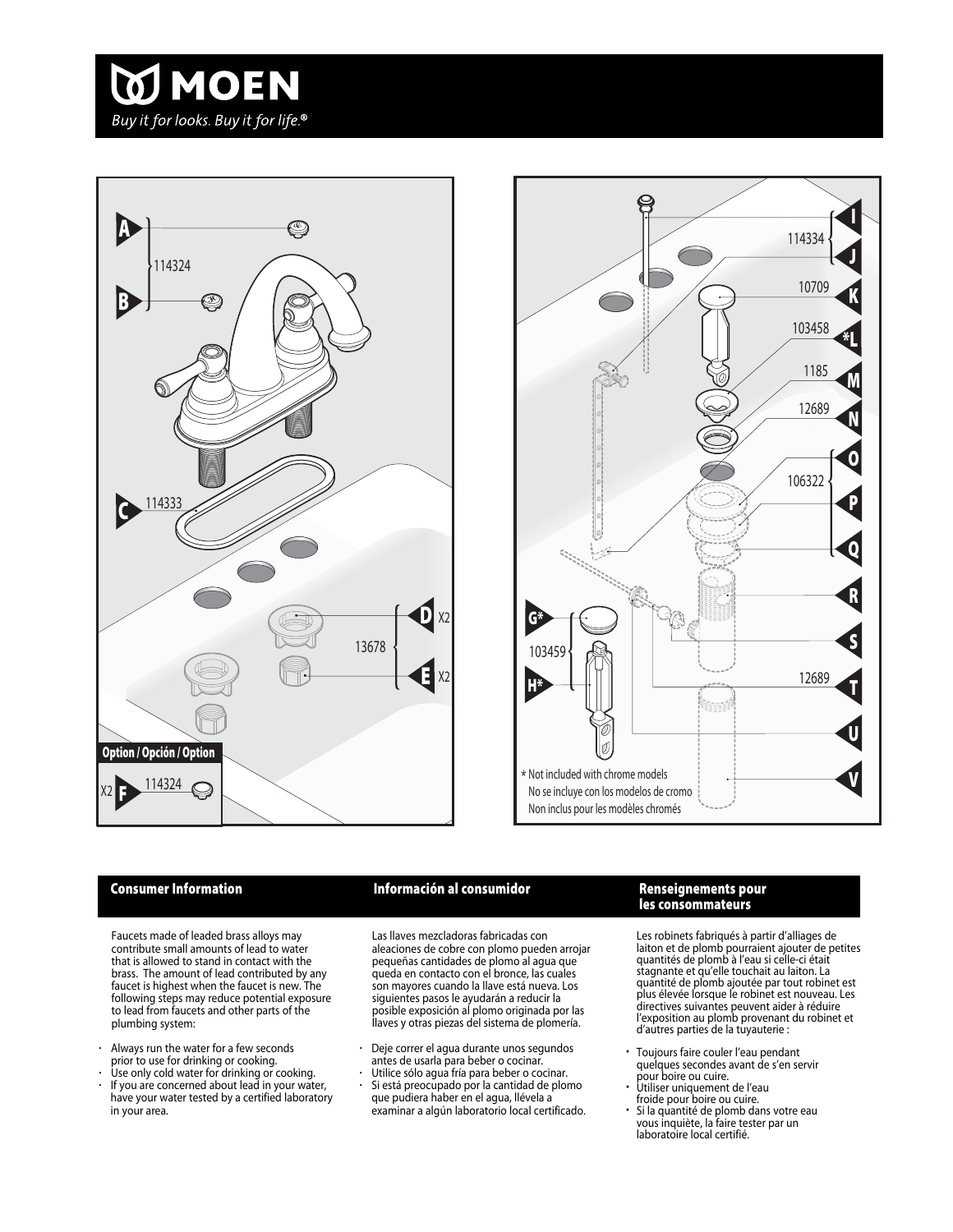















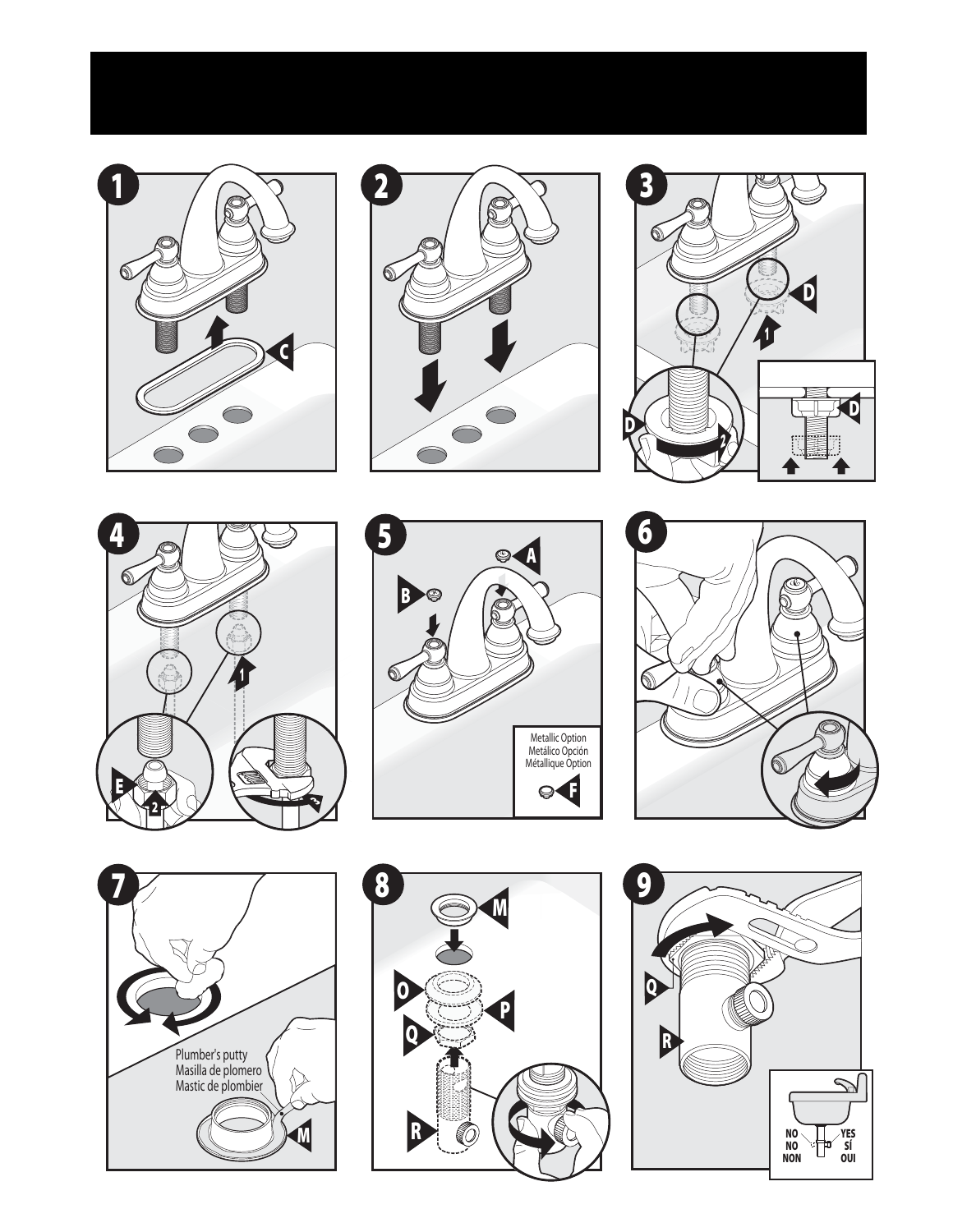## **INS931A - 7/05**















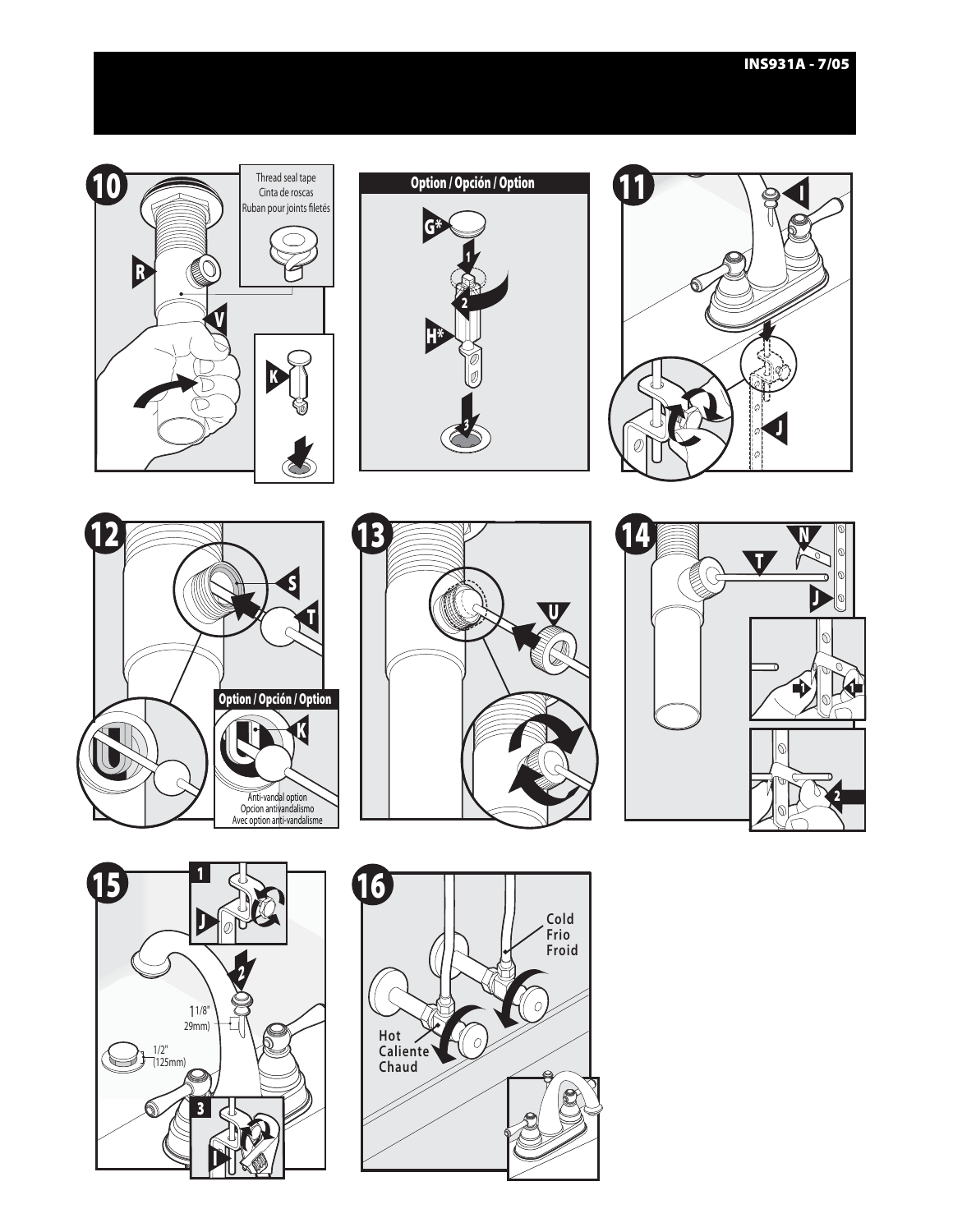

©2005 Moen Incorporated • 25300 Al Moen Drive • North Olmsted, OH 44070-8022 U.S.A. In Canada Moen Inc. • 2816 Bristol Circle • Oakville, Ontario L6H5s7